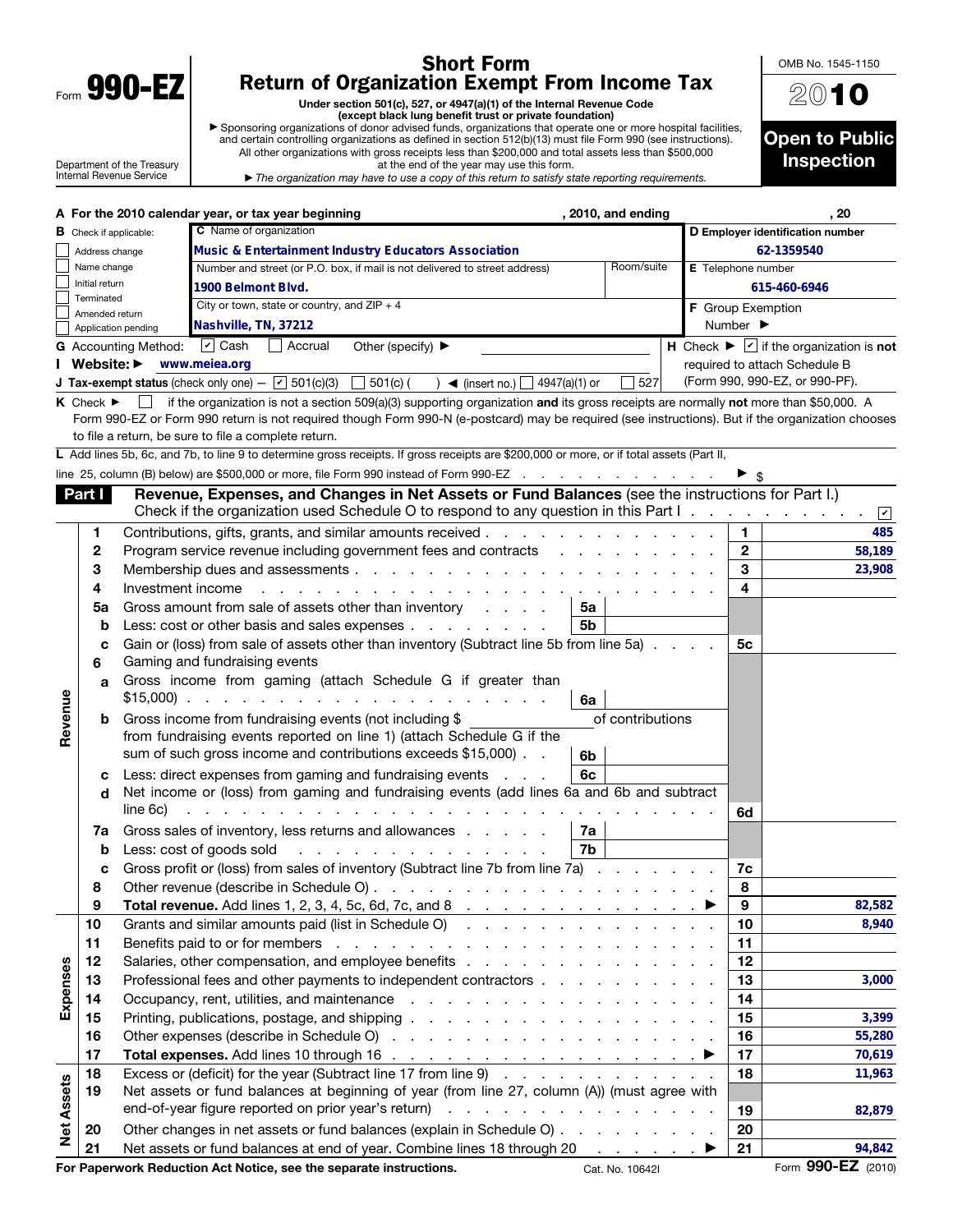|                | Form 990-EZ (2010)<br><b>Balance Sheets.</b> (see the instructions for Part II.)<br>Part II                                                                                                                                              |                                                                                                             |                              |                                                   |            | Page 2                                           |
|----------------|------------------------------------------------------------------------------------------------------------------------------------------------------------------------------------------------------------------------------------------|-------------------------------------------------------------------------------------------------------------|------------------------------|---------------------------------------------------|------------|--------------------------------------------------|
|                | Check if the organization used Schedule O to respond to any question in this Part II.                                                                                                                                                    |                                                                                                             |                              | <b>Contract Contract</b>                          |            |                                                  |
|                |                                                                                                                                                                                                                                          |                                                                                                             |                              | (A) Beginning of year                             |            | (B) End of year                                  |
| 22             | Cash, savings, and investments                                                                                                                                                                                                           |                                                                                                             |                              | 82,879 22                                         |            | 94,842                                           |
| 23             | Land and buildings $\ldots$ $\ldots$ $\ldots$                                                                                                                                                                                            |                                                                                                             |                              |                                                   | 23         |                                                  |
| 24             | Other assets (describe in Schedule O)                                                                                                                                                                                                    |                                                                                                             |                              |                                                   | 24         |                                                  |
| 25             | Total assets.<br>and a state of the state of                                                                                                                                                                                             |                                                                                                             |                              | 82,879 25                                         |            | 94,842                                           |
| 26             | Total liabilities (describe in Schedule O)                                                                                                                                                                                               |                                                                                                             |                              |                                                   | 26         |                                                  |
| 27             | Net assets or fund balances (line 27 of column (B) must agree with line 21)                                                                                                                                                              |                                                                                                             |                              | 82,879 27                                         |            | 94,842                                           |
| Part III       | Statement of Program Service Accomplishments (see the instructions for Part III.)                                                                                                                                                        |                                                                                                             |                              |                                                   |            | <b>Expenses</b>                                  |
|                | Check if the organization used Schedule O to respond to any question in this Part III                                                                                                                                                    |                                                                                                             |                              |                                                   |            | (Required for section<br>501(c)(3) and 501(c)(4) |
|                | What is the organization's primary exempt purpose?                                                                                                                                                                                       | Promote education in entertainment & music business                                                         |                              |                                                   |            | organizations and section                        |
|                | Describe what was achieved in carrying out the organization's exempt purposes. In a clear and concise manner, describe<br>the services provided, the number of persons benefited, and other relevant information for each program title. |                                                                                                             |                              |                                                   |            | 4947(a)(1) trusts; optional<br>for others.)      |
|                |                                                                                                                                                                                                                                          |                                                                                                             |                              |                                                   |            |                                                  |
| 28             | Publication of scholarly journal and electronic "magazine."                                                                                                                                                                              |                                                                                                             |                              |                                                   |            |                                                  |
|                | Distributed to 125 higher education institutions, approx. 200 educator & practictioner members, and                                                                                                                                      |                                                                                                             |                              |                                                   |            |                                                  |
|                | 800 studen members                                                                                                                                                                                                                       |                                                                                                             |                              |                                                   |            |                                                  |
|                | (Grants \$                                                                                                                                                                                                                               | If this amount includes foreign grants, check here                                                          |                              |                                                   | 28a        | (4, 845)                                         |
| 29             | National convention for students and educators featuring panel discussions, lectures, and presentations                                                                                                                                  |                                                                                                             |                              |                                                   |            |                                                  |
|                | about the music & entertainment industry. Attended by approx. 300 students & 100 educators.                                                                                                                                              |                                                                                                             |                              |                                                   |            |                                                  |
|                |                                                                                                                                                                                                                                          |                                                                                                             |                              |                                                   | 29a        |                                                  |
|                | (Grants \$<br>Awarded research grants to advance theory, scholarship, and practice in the music and entertainment                                                                                                                        | If this amount includes foreign grants, check here                                                          |                              |                                                   |            | (15, 951)                                        |
| 30             |                                                                                                                                                                                                                                          |                                                                                                             |                              |                                                   |            |                                                  |
|                | industries.                                                                                                                                                                                                                              |                                                                                                             |                              |                                                   |            |                                                  |
|                | (Grants \$                                                                                                                                                                                                                               | ) If this amount includes foreign grants, check here                                                        |                              |                                                   | <b>30a</b> | (8,940)                                          |
|                | 31 Other program services (describe in Schedule O)                                                                                                                                                                                       |                                                                                                             |                              |                                                   |            |                                                  |
|                | (Grants \$                                                                                                                                                                                                                               | the contract of the contract of the contract of the<br>) If this amount includes foreign grants, check here |                              |                                                   | 31a        |                                                  |
|                | 32 Total program service expenses (add lines 28a through 31a)                                                                                                                                                                            |                                                                                                             |                              | ►                                                 | 32         | (29, 736)                                        |
| <b>Part IV</b> | List of Officers, Directors, Trustees, and Key Employees. List each one even if not compensated. (see the instructions for Part IV.)                                                                                                     |                                                                                                             |                              |                                                   |            |                                                  |
|                | Check if the organization used Schedule O to respond to any question in this Part IV                                                                                                                                                     |                                                                                                             |                              |                                                   |            |                                                  |
|                |                                                                                                                                                                                                                                          | (b) Title and average                                                                                       | (c) Compensation             | (d) Contributions to                              |            | (e) Expense                                      |
|                | (a) Name and address                                                                                                                                                                                                                     | hours per week<br>devoted to position                                                                       | (If not paid,<br>enter -0-.) | employee benefit plans &<br>deferred compensation |            | account and<br>other allowances                  |
|                | <b>John Kellogg</b>                                                                                                                                                                                                                      |                                                                                                             |                              |                                                   |            |                                                  |
|                | Berklee College of Music, Boston, MA                                                                                                                                                                                                     | President 3 hr.s                                                                                            | 0                            |                                                   | 0          | 0                                                |
|                | <b>Rush Hicks</b>                                                                                                                                                                                                                        |                                                                                                             |                              |                                                   |            |                                                  |
|                | <b>Belmont University, Nashville, TN</b>                                                                                                                                                                                                 | Vice-President <1 hr.s                                                                                      | 0                            |                                                   | 0          | 0                                                |
|                | <b>David Schrieber</b>                                                                                                                                                                                                                   |                                                                                                             |                              |                                                   |            |                                                  |
|                | Greenville College, Greenville IL                                                                                                                                                                                                        | Secretary 5 hr.s/week                                                                                       | 0                            |                                                   | 0          | 0                                                |
|                | <b>Wesley A. Bulla</b>                                                                                                                                                                                                                   |                                                                                                             |                              |                                                   |            |                                                  |
|                | Belmont University, Nashville, TN                                                                                                                                                                                                        | Treasurer 5 hr.s/week                                                                                       | 0                            |                                                   | 0          | 0                                                |
|                | <b>Bruce Ronkin</b>                                                                                                                                                                                                                      |                                                                                                             |                              |                                                   |            |                                                  |
|                | Northeastern University, Boston, MA                                                                                                                                                                                                      | Journal Editor <1 hr                                                                                        | 0                            |                                                   | $\bf{0}$   | 0                                                |
|                | Dan Wujcik                                                                                                                                                                                                                               |                                                                                                             |                              |                                                   |            |                                                  |
|                | <b>Belmont University, Nashville, TN</b>                                                                                                                                                                                                 | Board of Directors <1 hr.                                                                                   | 0                            |                                                   | $\bf{0}$   | 0                                                |
|                | <b>Storm Gloor</b>                                                                                                                                                                                                                       |                                                                                                             |                              |                                                   |            |                                                  |
|                | University Colorado, Denver, CO                                                                                                                                                                                                          | Board of Directors <1 hr.                                                                                   | 0                            |                                                   | $\bf{0}$   | 0                                                |
|                | <b>Serona Elton</b>                                                                                                                                                                                                                      |                                                                                                             |                              |                                                   |            |                                                  |
|                | University of Miami, Coral Gables, FL                                                                                                                                                                                                    | Board of Directors <1 hr.                                                                                   | 0                            |                                                   | $\bf{0}$   | 0                                                |
|                | <b>Bruce Burch</b>                                                                                                                                                                                                                       |                                                                                                             |                              |                                                   |            |                                                  |
|                | Kennasaw State University, Kennesaw, GA                                                                                                                                                                                                  | Board of Directors <1 hr.                                                                                   | 0                            |                                                   | $\bf{0}$   | 0                                                |
|                | <b>Cutler Armstrong</b>                                                                                                                                                                                                                  |                                                                                                             |                              |                                                   |            |                                                  |
|                | <b>Butler University, Indianapolis, IN</b>                                                                                                                                                                                               | Board of Directors <1 hr.                                                                                   | 0                            |                                                   | $\bf{0}$   | 0                                                |
|                | <b>Brian Gaber</b>                                                                                                                                                                                                                       |                                                                                                             |                              |                                                   |            |                                                  |
|                | <b>Florida State University</b>                                                                                                                                                                                                          | Board of Directors <1 hr.                                                                                   | 0                            |                                                   | $\bf{0}$   | 0                                                |
|                | <b>Kristel Kemmerer</b>                                                                                                                                                                                                                  |                                                                                                             |                              |                                                   |            |                                                  |
|                | Lamar State College, Port Arthur, TX                                                                                                                                                                                                     | Board of Directors <1 hr.                                                                                   | 0                            |                                                   | 0          | 0                                                |
|                | <b>Angela Breedon</b>                                                                                                                                                                                                                    |                                                                                                             |                              |                                                   |            |                                                  |
|                | 1900 Belmont Blvd., Nashville, TN                                                                                                                                                                                                        | Admin. Assistant 10 hr.s                                                                                    | 3,000                        |                                                   | 0          | 0                                                |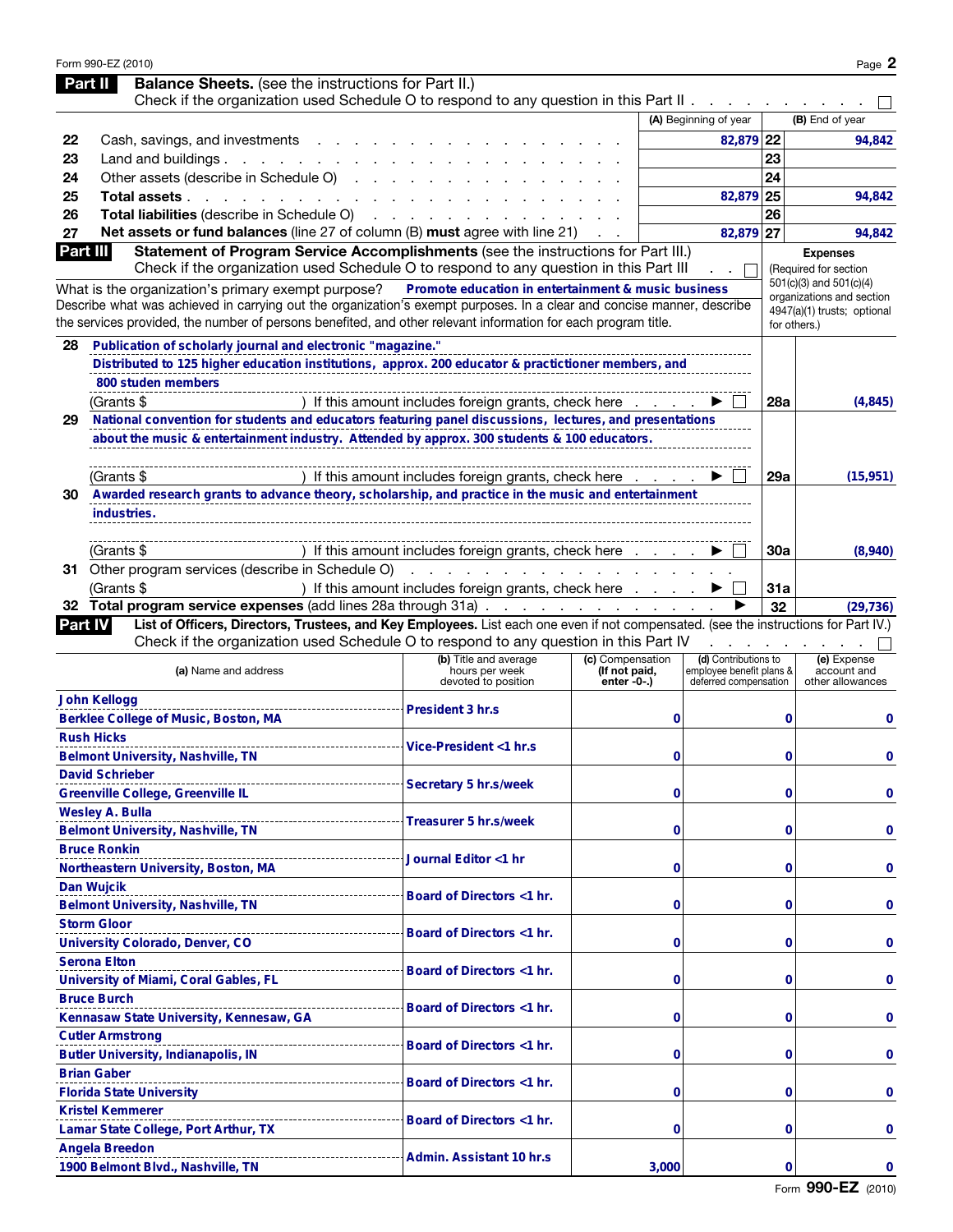|              | Form 990-EZ (2010)                                                                                                                                                                                                                                                                                                                                                                  |                       |            | Page 3  |
|--------------|-------------------------------------------------------------------------------------------------------------------------------------------------------------------------------------------------------------------------------------------------------------------------------------------------------------------------------------------------------------------------------------|-----------------------|------------|---------|
| Part V       | <b>Other Information</b> (Note the statement requirements in the instructions for Part V.)<br>Check if the organization used Schedule O to respond to any question in this Part V $\ldots$                                                                                                                                                                                          |                       |            |         |
|              |                                                                                                                                                                                                                                                                                                                                                                                     |                       | Yes        | No      |
| 33           | Did the organization engage in any activity not previously reported to the IRS? If "Yes," provide a detailed                                                                                                                                                                                                                                                                        | 33                    |            | V       |
| 34           | Were any significant changes made to the organizing or governing documents? If "Yes," attach a conformed<br>copy of the amended documents if they reflect a change to the organization's name. Otherwise, explain the<br>change on Schedule O (see instructions)<br>the contract of the contract of the contract of the contract of the contract of the contract of the contract of | 34                    |            | V       |
| 35           | If the organization had income from business activities, such as those reported on lines 2, 6a, and 7a (among others), but<br>not reported on Form 990-T, explain in Schedule O why the organization did not report the income on Form 990-T.                                                                                                                                       |                       |            |         |
| $\mathbf{a}$ | Did the organization have unrelated business gross income of \$1,000 or more or was it a section 501(c)(4),<br>501(c)(5), or 501(c)(6) organization subject to section 6033(e) notice, reporting, and proxy tax requirements?                                                                                                                                                       | 35a                   |            | V       |
| b            | If "Yes," has it filed a tax return on Form 990-T for this year (see instructions)?                                                                                                                                                                                                                                                                                                 | 35b                   |            | V       |
| 36           | Did the organization undergo a liquidation, dissolution, termination, or significant disposition of net assets<br>during the year? If "Yes," complete applicable parts of Schedule N<br>and the contract of the contract of                                                                                                                                                         | 36                    |            | V       |
| 37a          | Enter amount of political expenditures, direct or indirect, as described in the instructions. $\blacktriangleright$   37a                                                                                                                                                                                                                                                           |                       |            |         |
| b<br>38a     | Did the organization borrow from, or make any loans to, any officer, director, trustee, or key employee or were                                                                                                                                                                                                                                                                     | 37 <sub>b</sub>       |            | V       |
|              | any such loans made in a prior year and still outstanding at the end of the tax year covered by this return? .                                                                                                                                                                                                                                                                      | 38a                   |            | V       |
| b<br>39      | If "Yes," complete Schedule L, Part II and enter the total amount involved<br>38 <sub>b</sub><br>Section 501(c)(7) organizations. Enter:                                                                                                                                                                                                                                            |                       |            |         |
| а<br>b       | 39a<br>Initiation fees and capital contributions included on line 9<br>Gross receipts, included on line 9, for public use of club facilities<br>39 <sub>b</sub>                                                                                                                                                                                                                     |                       |            |         |
| 40a          | Section 501(c)(3) organizations. Enter amount of tax imposed on the organization during the year under:<br>section 4911 ▶<br>$; section 4912 \rightarrow$ ; section 4955                                                                                                                                                                                                            |                       |            |         |
| b            | Section 501(c)(3) and 501(c)(4) organizations. Did the organization engage in any section 4958 excess benefit<br>transaction during the year, or did it engage in an excess benefit transaction in a prior year that has not been<br>reported on any of its prior Forms 990 or 990-EZ? If "Yes," complete Schedule L, Part I.                                                       | 40 <sub>b</sub>       |            | V       |
| C            | Section 501(c)(3) and 501(c)(4) organizations. Enter amount of tax imposed on<br>organization managers or disqualified persons during the year under sections 4912,                                                                                                                                                                                                                 |                       |            |         |
| d            | Section 501(c)(3) and 501(c)(4) organizations. Enter amount of tax on line 40c                                                                                                                                                                                                                                                                                                      |                       |            |         |
| е            | All organizations. At any time during the tax year, was the organization a party to a prohibited tax shelter                                                                                                                                                                                                                                                                        | 40e                   |            | V       |
| 41           | List the states with which a copy of this return is filed. $\blacktriangleright$ NONE                                                                                                                                                                                                                                                                                               |                       |            |         |
|              | 42a The organization's books are in care of ▶ Treasurer<br>Telephone no. ▶<br>Located at ▶ 1900 Belmont Blvd, Nashville, TN<br>$ZIP + 4$                                                                                                                                                                                                                                            | 615-460-6946<br>37212 |            |         |
|              | <b>b</b> At any time during the calendar year, did the organization have an interest in or a signature or other authority                                                                                                                                                                                                                                                           |                       |            |         |
|              | over a financial account in a foreign country (such as a bank account, securities account, or other financial                                                                                                                                                                                                                                                                       |                       |            | Yes No  |
|              | If "Yes," enter the name of the foreign country: ▶                                                                                                                                                                                                                                                                                                                                  | 42 <sub>b</sub>       |            | V       |
|              | See the instructions for exceptions and filing requirements for Form TD F 90-22.1, Report of Foreign Bank<br>and Financial Accounts.                                                                                                                                                                                                                                                |                       |            |         |
| c            | At any time during the calendar year, did the organization maintain an office outside of the U.S.?<br>If "Yes," enter the name of the foreign country: ▶                                                                                                                                                                                                                            | 42c                   |            | V       |
| 43           | Section 4947(a)(1) nonexempt charitable trusts filing Form 990-EZ in lieu of Form 1041-Check here<br>and enter the amount of tax-exempt interest received or accrued during the tax year $\ldots$ $\ldots$<br>43                                                                                                                                                                    |                       |            | $\perp$ |
|              |                                                                                                                                                                                                                                                                                                                                                                                     |                       |            |         |
|              | 44a Did the organization maintain any donor advised funds during the year? If "Yes," Form 990 must be                                                                                                                                                                                                                                                                               |                       | <b>Yes</b> | No      |
| b            | Did the organization operate one or more hospital facilities during the year? If "Yes," Form 990 must be<br>completed instead of Form 990-EZ<br>the contract of the contract of the contract of the contract of the contract of                                                                                                                                                     | 44a                   |            | V       |
| c            | Did the organization receive any payments for indoor tanning services during the year?                                                                                                                                                                                                                                                                                              | 44b<br>44c            |            | V<br>V  |
| d            | If "Yes" to line 44c, has the organization filed a Form 720 to report these payments? If "No," provide an<br>explanation in Schedule O response in the contract of the contract of the contract of the contract of the contract of the contract of the contract of the contract of the contract of the contract of the contract of the cont                                         | 44d                   |            |         |

Form 990-EZ (2010)